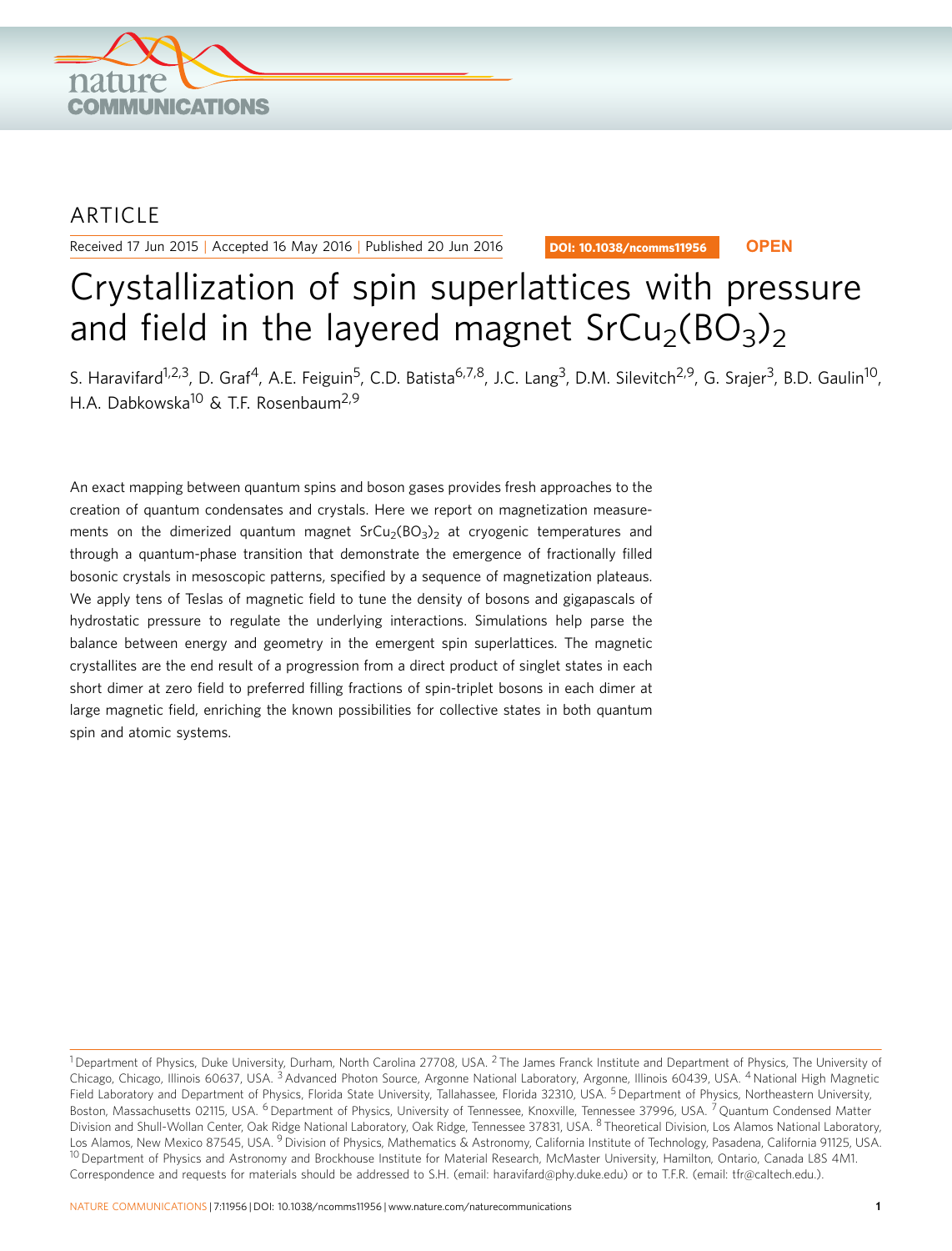<span id="page-1-0"></span>he condensation of a gas of identical, non-interacting bosons—fundamental particles with integer spin—into the lowest energy level represents a canonical demonstration of emergent quantum behaviour. This phenomenon has been observed in a wide range of physical systems, ranging from superfluidity in helium- $4<sup>1</sup>$  $4<sup>1</sup>$  $4<sup>1</sup>$  to dilute gases of cold atoms<sup>2</sup>, and is now known as Bose–Einstein condensation (BEC) after the pioneering quantum statistical predictions of 1924. BEC effects also can be induced in fermionic materials such as helium-3, where particles of half-integer spin form bound pair states, which then condense at low temperatures<sup>[3,4](#page-4-0)</sup>. Surprisingly, quantum magnets can fulfil this prescription, where an analogy is drawn between a spin 1/2 dimer system in an external magnetic field H and a lattice gas of hard-core bosons<sup>5-8</sup>. We show here that it is not only possible to crystallize the quantum spins of the model two-dimensional (2D) magnet  $SrCu<sub>2</sub>(BO<sub>3</sub>)<sub>2</sub>$ , composed of sheets of  $Cu^{2+}$  spin 1/2 dimers on a square lattice, into mesoscopic bosonic patterns under the influence of large magnetic fields, but also to tune these patterns with hydrostatic pressure.

At  $H = 0$ , pairs of antiferromagnetically coupled  $S = 1/2$  spins can dimerize to form effective spins with an  $S = 0$  ground state and an  $S = 1$  excited state separated by an energy gap  $\Delta$ . When an external magnetic field is applied, the Zeeman effect breaks the degeneracy of the triplet state and suppresses the energy gap between the ground state and the lower branch of the excited state at a critical field  $H_c = \Delta/g\mu_B$ , where g is the electron g-factor and  $\mu_B$  is the Bohr magneton (Fig. 1a). Dimers in the singlet ground state map to an unoccupied lattice site, while those in the excited triplet state correspond to a boson occupying a lattice site. Above  $H_c$ , the gap is closed and a finite density of bosons can be sustained even at zero temperature, thus enabling the possibility of a BEC.

Physical realizations of dimerized spin systems typically have both inter- and intra-dimer interactions. These interactions map to repulsive and hopping terms, respectively, in the bosonic

picture, with the applied field acting as the chemical potential. Systems where the spin topology leads to magnetic frustration exhibit reduced kinetic energy, and the triplets will then minimize the repulsive interactions by crystallizing. The resulting Wigner crystal can be characterized by the fractional filling factor of bosons on a superlattice. Here we tune the magnetic field to favour different superlattice filling factors along with applying hydrostatic pressure to regulate the underlying dimer interactions in a 2D quantum magnet, including passage through a quantumphase transition, demarcating singlet physics and stripe order. Numerical simulations confirm the identities of the different states that emerge with the shifting balance of inter- and intradimer exchange interactions. The internal structure, energetic stability and evolution of the different superlattice states with pressure and field illuminate the collective dynamics of highly frustrated quantum spin systems.

The primary observable, both in experiment and in numerical simulations, is the overall magnetization M, expressed in normalized units as  $m \equiv M/M<sub>sat</sub>$  where  $M<sub>sat</sub>$  is the saturation moment, corresponding to all spins aligned with the applied field. When crystallization occurs, a gap opens in the excitation spectrum, and the boson density remains unchanged until the system transitions into a new phase. The magnetization fraction  $m$  of the corresponding magnetization plateau directly yields the filling factor. The topology we study here is the Shastry–Sutherland model<sup>9</sup>, a planar array of  $S = 1/2$  spins coupled by a network of nearest-neighbour (NN), J, and next-nearest-neighbour (NNN) interactions,  $J'$ , (Fig. 1b) with Hamiltonian

$$
\mathcal{H} = J \sum_{nn} S_i \cdot S_j + J' \sum_{nnn} S_i \cdot S_j - g\mu_B H \cdot \sum_i S_i \tag{1}
$$

The ground-state spin configuration depends on the relative values of *J* and *J'*. For small  $x \equiv J'/J$ , the ground state is a collection of interacting singlet states on each dimer. There is a



Figure 1 | Pressure-driven tuning of magnetic crystal states in SrCu<sub>2</sub>(BO<sub>3</sub>)<sub>2</sub>. (a) Energy diagram of dimerized S=1/2 spins in a magnetic field. Zeeman splitting closes the zero-field singlet-triplet gap  $\Delta$  at a critical field H<sub>c</sub>, allowing the formation of superlattices of triplets. (b) Spin topology of the Shastry-Sutherland model, as realised in magnetic layers of SrCu<sub>2</sub>(BO<sub>3</sub>)<sub>2</sub>. Red circles represent the S=1/2 Cu<sup>2+</sup> ions. Dimerized spins (Cu<sup>2+</sup> ions) are coupled together with nearest-neighbour interaction energy J; inter-dimer coupling mediated by next-nearest-neighbour interactions J'. (c) Tunnel diode oscillator measurements of the susceptibility df/dH  $\propto$  dM/dH of SrCu<sub>2</sub>(BO<sub>3</sub>)<sub>2</sub>, as a function of applied field at T = 0.35 K for a series of pressures. A feature corresponding to the  $m = 1/8$  magnetization plateau (H<sub>c1</sub>) shifts continuously to lower field, as the pressure tunes the underlying interactions. Above 2 GPa, a quantum-phase transition results in the appearance of additional magnetic superlattice states at  $H_{c2}$ ,  $H_{c3}$  and  $H_{c4}$ . A background measured at  $T = 2$  K has been subtracted from each curve. Curves shifted vertically for clarity.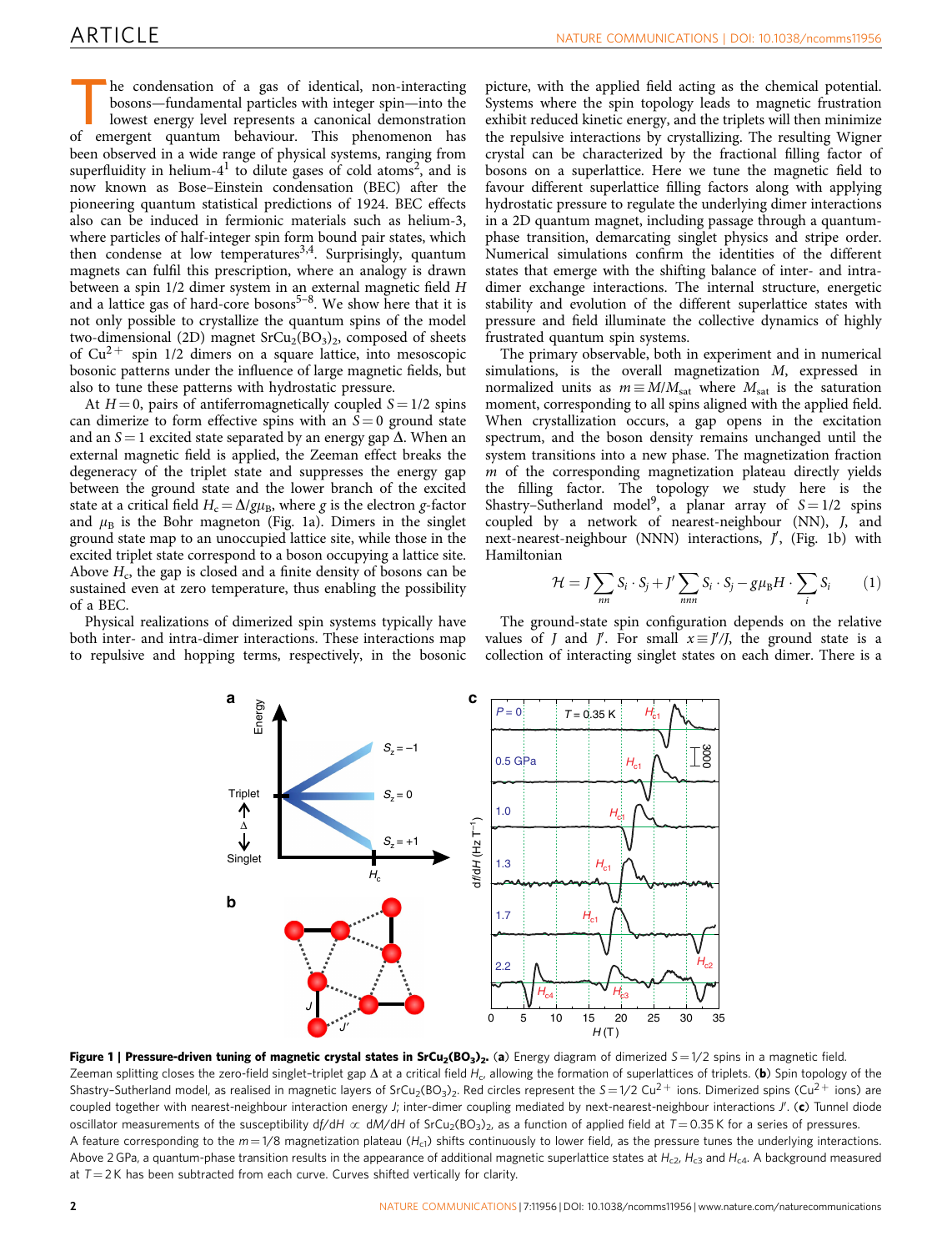quantum-phase transition into an intermediate short-rangeordered state of antiferromagnetic plaquettes at  $x \sim 0.69$ , followed by a second transition into a Ne<sup>el</sup> antiferromagnet at  $x \sim 0.8$ . The sensitivity of the dimer energy gap  $\Delta$  on x makes the Shastry–Sutherland topology a valuable substrate for studying emergent bosonic superstructures, as it offers the ability to independently tune the interaction energy (via  $x$ ) and the chemical potential (that is, the magnetic field H).

The layered spin-dimer material  $SrCu<sub>2</sub>(BO<sub>3</sub>)<sub>2</sub>$  (SCBO) is an experimental realization of the Shastry-Sutherland model<sup>10-13</sup>, with  $x$  estimated to lie between 0.6 and 0.64 at ambient pressure<sup>[13,14](#page-5-0)</sup>, and a measured singlet-triplet gap energy  $\overline{\Delta} = 3$  meV ([ref. 15](#page-5-0)). The magnetization plateaus characteristic of bosonic crystallization emerge for  $H > 20$  T, first at filling fractions  $m = 1/8$ , 1/4 and 1/3, and subsequently at intermediate fillings 2/15 and 1/6 for temperatures below  $\sim 0.8$  K [\(refs 6,11,16–19\)](#page-5-0). Recent magnetostriction measurements at fields up to 118 T have seen indications of  $m = 2/5$  and 1/2 plateaus<sup>20,21</sup>. Although clearly demonstrating bosonic crystallization in a quantum magnet, the exact spin configurations in the low-field plateau states remain a matter of debate<sup>11,16-23</sup>.

Tuning the other major variable in the problem, the dimer interaction ratio  $x \equiv J'/J$ , offers the possibility of further insights into the plethora of high-field collective states. Hydrostatic pressure tunes  $x$  across the phase diagram, with a continuous quantum-phase transition into the plaquette state at  $P \sim 2$  GPa ([refs 24–27\)](#page-5-0), followed by long-range antiferromagnetic order and an associated symmetry-breaking structural transition at  $P \sim 4.5$  GPa ([refs 28,29\)](#page-5-0). SCBO remains effectively 2D for pressures below this structural transition, at which point the Cu–Cu dimers tilt out of the plane[28.](#page-5-0)

By varying  $P$  and sweeping  $H$ , we systematically study the bosonic crystal against a backdrop of different underlying spin states, controlling the strength of the kinetic and repulsive energies, as well as the overall chemical potential. To that end, we performed magnetization measurements on high-quality single crystals of SCBO in a piston cylinder cell for pressures up to 2.2 GPa, magnetic fields up to 34 T and temperatures down to 350 mK.

#### Results

High-field magnetization at ambient pressure. Due to the small sample volumes available in the pressure cell, we employed a high-sensitivity tunnel diode oscillator (TDO) technique<sup>[30](#page-5-0)</sup> to measure the magnetization. The crystal is placed inside the inductor component of a diode-biased self-resonant LC tank circuit and changes in the sample magnetization lead to changes in the circuit resonant frequency  $f$  (Supplementary Figs 1,2). We plot in [Fig. 1c](#page-1-0) the variation of the TDO resonant frequency with external magnetic field  $(df/dH)$  at  $T = 0.35$  K for a range of pressures, where  $df/dH \propto dM/dH$ , the magnetic susceptibility of the sample. The magnetic field was applied parallel to the  $c$  axis of the crystal. At ambient pressure, an anomaly is clearly visible at  $H_{c1} \sim 27$  T that corresponds to the  $m = 1/8$  plateau observed in previous experiments<sup>[16–18](#page-5-0)</sup> and in our own  $P = 0$  torque magnetometry measurements (Supplementary Fig. 3), with no hysteresis detected between field up and down trajectories. The  $\sim$  2 T distance between the two extrema in the anomaly indicates the range of magnetic field at which the  $m = 1/8$  triplet superlattice phase exists. Nuclear magnetic resonance<sup>[17,19](#page-5-0)</sup> and magnetostriction<sup>[18,20,21](#page-5-0)</sup> measurements found that the superlattice states of highly magnetized triplet dimers persist adjacent to the 1/8 plateau for fields up to  $\sim$  30 T. These states may account for the skewed line shape of the maximum observed above  $H_{c1}$  in [Fig. 1c](#page-1-0).

High-field magnetization at high pressure. The magnetic susceptibility responds sensitively to pressure, where the 2.2 GPa maximum P in [Fig. 1c](#page-1-0) corresponds to  $\sim$  10% increase in x, with  $P_c = 1.93 \pm 0.07$  GPa [\(refs 24,31,32](#page-5-0)). For  $P < P_c$ , the continuous increase in x and consequent decrease in  $\Delta$  drives the feature marking the  $m = 1/8$  superlattice plateau to lower field, with  $H_{c1}$ at only 2/3 of its  $P = 0$  value by 1.7 GPa. Crossing  $P_c$  changes the response not only quantitatively, but qualitatively as well. Instead of a single feature at  $H_{c1}$  corresponding to the  $m = 1/8$  filling, we observe a total of three features, which we denote as  $H_{c2}$  at 33 T,  $H<sub>c3</sub>$  at 18 T and  $H<sub>c4</sub>$  at 7 T. By pressure tuning the  $H = 0$  spin configuration into a different ground state, we enable a different set of high-field magnetic superlattice states to emerge.

Temperature dependence of magnetization at different pressures. We now turn to the question of the energetics and microstructure of these new states. We plot in Fig. 2 the temperature dependence of the susceptibility both below and above  $P_c$ . At ambient pressure, the signature of the  $m = 1/8$  plateau is suppressed with increasing  $T$  and is no longer detected at  $1.8 K$ (Fig. 2a), comparable to prior measurements $11,17,18$ . The new anomalies in the high-pressure state are also suppressed by  $T = 1.8$  K (Fig. 2b), where the spin superlattices of different m apparently melt. The associated values of the critical fields remain fixed over the entire temperature range, indicating that the amplitudes of the spin-density modulations are independent of T.

Density matrix renormalization group calculation. To elucidate the spin structures in both the low  $P$ , singlet and the high  $P$ , plaquette states, we compare the experimental results with numerical calculations performed on an ideal Shastry–Sutherland lattice over a range of  $x$ . We calculate  $M(H)$  using a density matrix renormalization group (DMRG) approach on finite lattices of  $8 \times 8$ ,  $10 \times 10$  and  $16 \times 8$  spins for  $x \equiv J'/J \approx 0.6$ , 0.63 and 0.7 with cylindrical boundary conditions (Supplementary



Figure 2 | Temperature evolution of spin superlattice states in SrCu<sub>2</sub>(BO<sub>3</sub>)<sub>2</sub>. Temperature dependence of the variations in the resonant frequency of the TDO in response to magnetic field, obtained at  $P = 0$ (a) and  $P = 2.2$  GPa (b). In both regimes of pressures (a) below and (b) above the 2 GPa transition from singlet state to short-range-ordered plaquettes, the superlattice states melt with increasing temperature and vanish completely by 1.8 K. Traces shifted vertically for clarity; a background obtained at high temperature has been subtracted from all traces.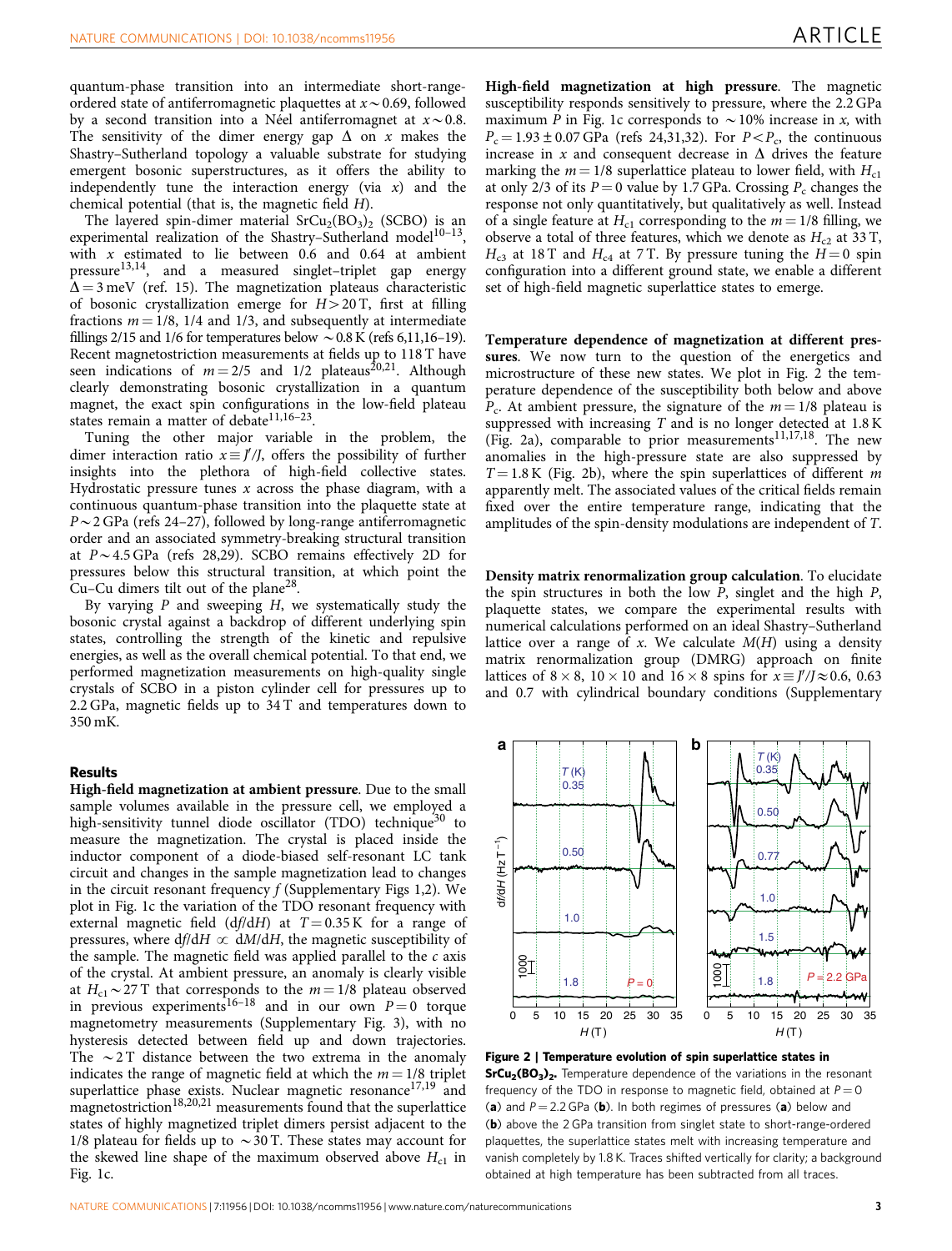<span id="page-3-0"></span>

Figure 3 | Evolution of the critical field of the  $m = 1/8$  magnetization plateau. (Black squares) DMRG simulations as a function of the interaction ratio  $x = J'/J$ . (Blue triangles) Experimental measurements on SrCu<sub>2</sub>(BO<sub>3</sub>)<sub>2</sub> as a function of pressure. Error bars represent one standard error from mean (s.e.m.) calculated from fits to a thermally activated model<sup>24</sup>. Linear mapping between x and P is  $x = 0.63$  for  $P = 0$  and  $x = 0.69$  for  $P = 2 \text{ GPa}$ , determined from ambient pressure measurements of  $x$  and the critical pressure required to suppress the singlet–triplet gap and induce phase transition[24–27,31,32.](#page-5-0) (Right axis) Red circles show the singlet–triplet gap energy calculated at zero field as a function of x.

Fig. 4). We found that this choice is less vulnerable to boundary effects, and is similar to the one employed in previous studies. $20$ 

We plot in Fig. 3, the calculated singlet–triplet gap  $\Delta$  (red) and the critical field for the  $m = 1/8$  plateau (green), as a function of  $x = J'/J$  for an  $8 \times 8$  lattice with cylindrical boundary conditions. We show the experimentally measured pressure evolution of  $H_{c1}$ (blue) on the lower axis, mapped to x on the upper  $axis^{24,31,32}$ .  $H_{c1}$  for the  $m = 1/8$  plateau continuously decreases with increasing P, as the gap between the lowest triplet excitation branch and the singlet state decreases. The correspondence between the calculated and the measured values confirms the connection between  $H_{c1}$  and the suppression of the singlet–triplet gap  $\Delta$ , and further, serves as a consistency check between the numerical results and the experimental data, with no free parameters in the comparison (Supplementary Fig. 5).

The calculated magnetization curves merge as a function of increased system size (Supplementary Fig. 4). We plot in Fig. 4a, the magnetization curves obtained using DMRG calculations for an  $16 \times 8$  spin lattice with cylindrical boundary conditions for  $x = 0.6$  (blue) and 0.7 (red). These serve to represent the singlet and plaquette ground states, respectively $31,32$ . New plateaus emerge for  $x = 0.7$ , with a pronounced shift to lower H. While the resolution limits of the numerics are not sufficient to assign precise filling fractions to all of the plateaus seen in the calculation, the magnetization curve captures the essential features observed in the experimental data of [Fig. 1c](#page-1-0), including the emergence at  $P = 2.2$  GPa  $(x = 0.7)$  of new anomalies at  $H_{c4}$  ~ 7 T and  $H_{c3}$  ~ 15 T. These results indicate that for  $x = 0.7$ , the normalized magnetizations associated with  $H_{c3}$  and  $H_{c4}$ converge to filling factors of  $\sim$  1/10 and  $\sim$  1/20, both smaller than  $m = 1/8$ , the lowest plateau seen for  $x = 0.6$  in the calculations and for  $P < 2$  GPa in the experiment.

#### **Discussion**

To explore the nature of the new magnetization profile, we performed DMRG simulations at fixed magnetization  $S_z$  on



Figure 4 | Simulations of magnetization profiles of  $SrCu<sub>2</sub>(BO<sub>3</sub>)<sub>2</sub>$  as a function of inter- and intra-dimer interactions. (a) Magnetization curves obtained from DMRG calculations on a  $16 \times 8$  spin lattice with cylindrical boundary conditions for the singlet phase  $(J'/J = 0.6;$  blue) and the plaquette phase  $(J'/J = 0.7;$  red). Features move to lower H and new plateaus emerge as x increases from 0.6 to 0.7, echoing the experimental results. ( $\mathbf{b}, \mathbf{c}$ ) Schematics of the spin superlattice configuration corresponding to the  $H_{c1}$  and  $H_{c3,c4}$  plateaus mapped onto a natural realization of the Shastry-Sutherland lattice, and computed using  $16 \times 8$ and  $8 \times 8$  spin lattices with open boundary conditions, respectively (b consists of two 16  $\times$  8 and c consists of four 8  $\times$  8 spin lattices). Solid lines denote orthogonal dimers, and the colour bar represents the magnitude of the local magnetization, where  $+m_z/ - m_z$  indicate spins strongly polarized parallel/antiparallel to the field. The simulated superstructure opens the prospect of crystallization of 'pinwheel' triplet bound states in a square lattice at  $H<sub>c1</sub>$  and field-induced stripe ordering in the bound state of triplons at  $H_{c3,c4}$ .

lattices with different aspect ratios, keeping up to 3,000 DMRG states, corresponding to a truncation error of order  $10^{-5}$  or smaller for the system sizes considered (Supplementary Fig. 6). We followed a zigzag path along the diagonal bonds of the square lattice, taking advantage of the strong entanglement along these links. The simulations are done on a conventional square lattice with open boundary conditions to avoid a bias towards magnetization profiles that break the 90° rotational symmetry of the lattice. We introduced a small pinning field at the site  $(x, y) = (L_x, L_y)$ , where L is the linear dimension of the lattice, to resolve the spatial magnetization profile of the structure that has maximum susceptibility in a finite-size system, removing this field in the last series of iterations. For  $x = 0.63$  and a 16  $\times$  8 lattice, we found a ground-state energy per site of  $E_0 = -0.3478$  for  $S_z = 16$ (corresponding to  $m = 1/8$ ). This value lies close to, but slightly above the extrapolation to the thermodynamic limit,  $E_0 = -0.3475$  that was obtained by Corboz et al.<sup>[22](#page-5-0)</sup> using infinite projected entangled-pair states (iPEPS), a tensor-network method, for a structure formed by bound states of triplets. We note that the ground-state energy is expected to be higher for a finite system, due in part to the potential mismatch in aspect ratios between the finite lattice and the optimal magnetic structure.

We present in Fig. 4b,c schematics of the magnetization profiles, corresponding to the  $H_{c1}$  and  $H_{c3,c4}$  plateaus mapped onto a real-world realization of the Shastry–Sutherland lattice, and computed for  $16 \times 8$  and  $8 \times 8$  spin lattices with open boundary conditions along both directions, respectively.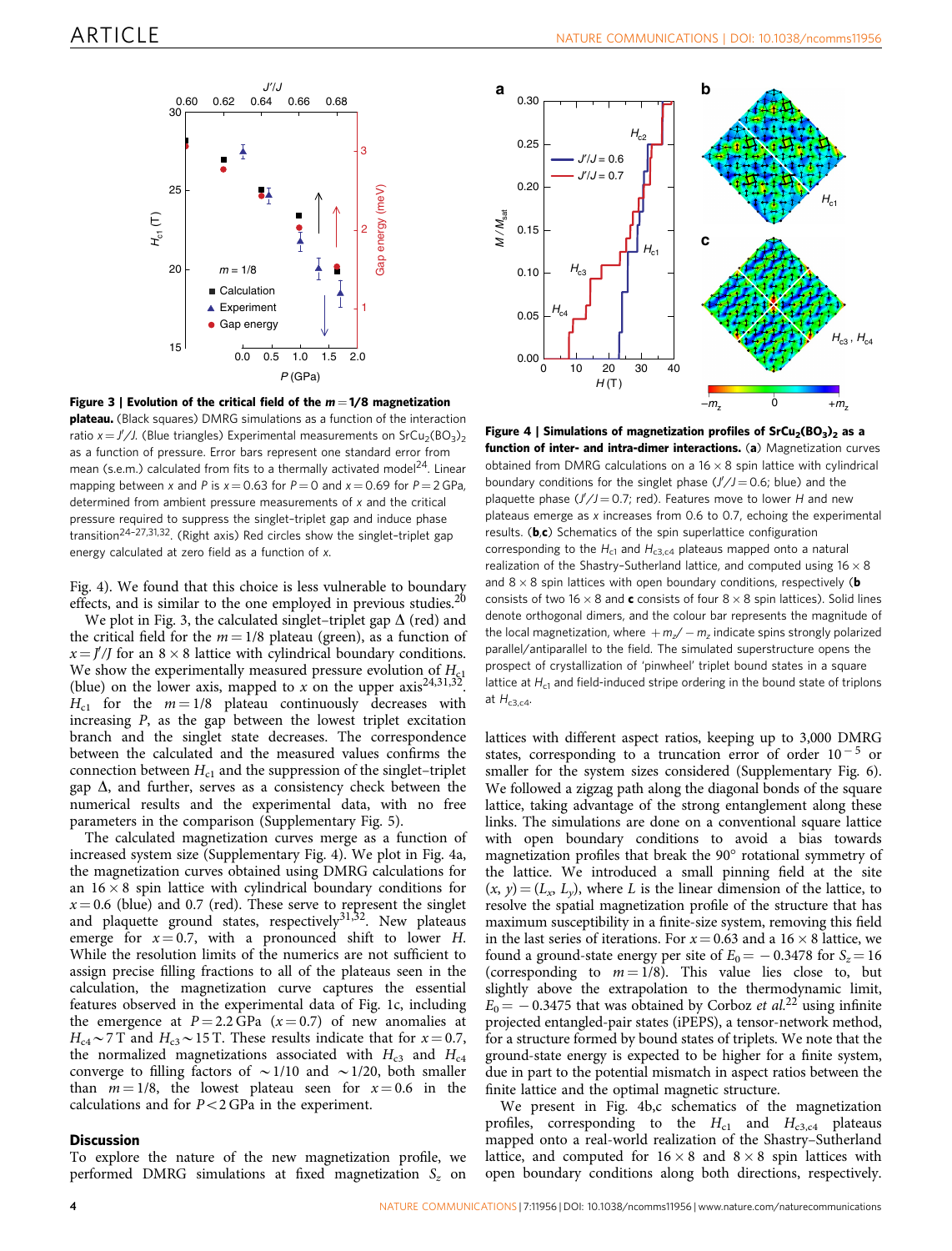<span id="page-4-0"></span>The magnetization profile at  $H_{c1}$ , ([Fig. 4b\)](#page-3-0) is consistent with the iPEPS results<sup>22</sup>, and suggests the crystallization of  $S_z = 2$  triplet bound states, which form a 'pinwheel' pattern on a square supercell at the  $m = 1/8$  plateau. This agreement between the DMRG and iPEPS results is remarkable considering the unbiased nature of the DMRG approach. By contrast, the magnetization profiles obtained at  $H_{c3}$  and  $H_{c4}$  point to the likelihood of field-induced stripe ordering [\(Fig. 4c\)](#page-3-0). The emergence of lowmagnetization stripe-ordered magnetic superstructures indicates that the pressure-tuned increase in the kinetic energy of the triplets, eventually could lead to their full condensation into a long-range-ordered antiferromagnet. Stripe structures are also proposed to appear for higher-magnetization pleateaus,  $m = 2/15$ ,  $1/6$  and  $1/4$  at ambient pressure<sup>[22](#page-5-0)</sup>. The full nature of these states will require further theoretical investigation, including the need to understand the role of spin–lattice coupling $33$  and anisotropic Dzyaloshinskii–Moriya interactions[28,34](#page-5-0).

The plateau at  $H_{c2}$  behaves differently than those at  $H_{c3}$  and  $H_{c4}$  in that it initially emerges in the experiment for  $P < P_c$ . The  $m = 1/4$  state satisfies this criterion, being present in the simulations for both  $x = 0.6$  and 0.7. Filling factor 1/4 is believed to be especially stable<sup>17–21</sup>, and we posit that this superlattice state exists over the full range of the singlet and plaquette phases that we probe, moving into our experimental magnetic field window at 1.7 GPa and continuing to shift to lower H with increasing P. The stability of  $H_{c2}$  at  $m = 1/4$  contrasts with that of the  $H_{c1}$  plateau at  $m = 1/8$  that no longer persists across the quantum-phase transition at  $P_c$ .

One of the long-standing mysteries of SCBO is the existence of bosonic crystals at  $m$  values as low as  $1/8$ . As the Shastry-Sutherland model only has bare repulsive interactions between NN and NNN, low-density structures such as  $m = 1/8$ , where the average distance between bosons is significantly larger than the distance between NN and NNN, are not expected to appear. Consequently, one can ask what is the origin of the longer length scale that determines the crystallization at  $m = 1/8$  and lower concentrations? One plausible explanation is given by the formation of triplet bound states. In this picture, the missing length scale is  $l_{\text{B}}$ , the mean separation between the two  $S_z = 2$ triplets in the bound state (analogous to the coherence length for Cooper pairs). The crystallization can now occur at low triplet concentrations because the effective size of the triplet pair (composite particle) can be large.

The effect of pressure on the dimer singlet interactions in SCBO straightforwardly tunes the ground state at  $H = 0$ , consonant with the original Shastry–Sutherland picture. More surprisingly, the crystallization of spin-triplet bosons at high magnetic field also appears to be highly malleable. As applied, pressure increases  $x \equiv J'/J$  and drives the dimers into the quantum-phase transition, it increases the single–triplet kinetic energy, and thereby increases the linear size  $l_B$  of  $S_z = 2$  triplet pair bound states. The crystallization of triplet bound states explains the emergence of low-magnetization plateaus, such as  $m \leq 1/8$ , for which the average inter-triplet distance  $d_a = m^{-1/2}$  is significantly bigger than the range of the repulsive bare interactions. Triplet bound states start 'seeing each other' when  $l_B$  becomes comparable to  $d_a$ . The increase of  $l_B$  with pressure could explain the new pressure-induced low-magnetization plateaus  $(m<1/8)$ that we are reporting here. In this picture, the pairs of triplet bound states are forming larger composite particles under pressure and thus interact at lower *m* concentrations.

#### Methods

**Single-crystal growth.** Single-crystal samples of  $\text{SrCu}_2(\text{^{11}BO}_3)_2$  were cut from the same high-quality parent single crystal employed in previous experiments<sup>15,18,20,24,26</sup>, grown in a floating zone image furnace at a rate of 0.2 mm h  $^{-1}$  in an O<sub>2</sub> atmosphere<sup>[35](#page-5-0)</sup>.

**High-pressure magnetization.** The sample's magnetization as a function of field, temperature and pressure was determined in a 35 T resistive magnet at the National High Magnetic Field Laboratory using a 3He cryostat with a base temperature of 350 mK and a piston cylinder cell (PCC) (Supplementary Fig. 1). The cell body was made from MP35N, an alloy with a strength  $\sim$  1,800 MPa, considerably larger than that of BeCu ( $\sim$  1,200 MPa). The sample platform was immersed in a polytetrafluoroethylene (PTFE) cup filled with Daphne 7474 oil as a pressure medium[36](#page-5-0). A transducer was used to accurately monitor the load that was applied to the PCC before tightening the top clamp of the cell. The pressure in the sample chamber was measured using ruby fluorescence<sup>[37](#page-5-0)</sup> at room temperature and at  $\sim$  2K to account for any variation in pressure during the cooling process. The pressure cell was immersed directly into <sup>3</sup>He to maximize thermal contact. Temperature was measured using a calibrated Cernox thermometer located  $\sim$  2 mm from the cell.

Tunnel diode oscillator. TDO measurements were conducted on cylinder-shaped crystals with approximate dimensions of 2 mm in length by 0.5 mm in diameter. Each crystal was mounted inside a detection coil placed in the pressure chamber. The coil forms the inductive component of a TDO circuit<sup>[38](#page-5-0)</sup> tuned to operate at a resonant frequency ranging between 10 and 50 MHz (Supplementary Fig. 2). The coil axis and c - axis of the sample were co-aligned with the axis of the pressure cell, parallel to the applied magnetic field. The TDO technique is often used to measure the surface conductivity of metals for measurements of the Fermi surface<sup>39</sup>, but when used to probe the magnetization of insulating materials, it is sensitive to changes in the magnetic moment  $\sim 10^{-12}$  e.m.u., allowing sensitive high-field measurements of samples in the tight confines of a pressure cell.

To validate the TDO measurements, magnetic torque measurements were conducted at ambient pressure, using commercial piezoresistive atomic force microscopy (AFM) cantilevers (Seiko PRC[40](#page-5-0)0)<sup>40</sup>. A  $200 \times 200 \times 100 \mu m^3$  SCBO crystal was fixed with silicone grease to the end of the 400-µm long cantilever arm. A piezoresistive element at the opposite end of the cantilever senses the deflection of the arm. An additional piezoresistive element on the same cantilever assembly, along with two adjustable external resistors, forms a Wheatstone bridge that was balanced to provide a null signal at zero magnetic field. Changes in sample magnetization induce a torque on the cantilever, resulting in a voltage across the bridge. Supplementary Fig. 3 compares our TDO (red) and magnetic torque measurements (blue) at ambient pressure. The plateau at  $\sim$  27 T in the torque magnetometry measurement agrees well in field scale with the feature seen in the TDO data. This plateau is known to correspond to  $m = M(H)/M<sub>sat</sub> = 1/8$  ([refs 16–18\)](#page-5-0).

Density matrix renormalization group. To check for finite-size effects, DMRG calculations of normalized magnetization curves were performed on lattices of  $8 \times 8$ ,  $10 \times 10$  and  $16 \times 8$  spins with cylindrical boundary conditions for  $x \equiv J/J = 0.6$  and 0.63, and for  $x = 0.7$ , corresponding to the singlet and plaquette states, respectively. Supplementary Fig. 3 includes the normalized magnetization curve  $m = M(H)/M<sub>sat</sub>$  calculated for  $x = 0.63$  using the DMRG method for a 16  $\times$  8 lattice, showing the correspondence in field scale between the calculated  $m = 1/8$ plateau, and the observed feature in torque magnetometry and TDO measurements on SCBO at ambient pressure.

As shown in Supplementary Fig. 4, the magnetization curves merge as a function of system size, with qualitative differences between the two families of curves for  $x = 0.6$  and 0.7, as would be expected from the differing ground states. Focusing on the  $m<1/3$  regime, large steps are visible in small lattices, indicating that some values of the magnetization are not stable, likely due to incommensuration effects.

We show in Supplementary Fig. 5, the calculated singlet-triplet gap for an  $8 \times 8$ lattice with cylindrical boundary conditions, as a function of  $x$  and the energy for  $S_z = 8$  (corresponding to  $m = 1/8$ ). Both quantities decrease with increasing x, showing that the energy required to form the 1/8 plateau in SCBO decreases as a function of increasing pressure. The geometry used (Supplementary Fig. 5 inset) was found to be less sensitive to boundary effects and is similar to the one employed in previous studies<sup>20</sup>.

The DMRG calculations were run keeping up to 3,000 states, giving an upper bound on the truncation error of order  $10^{-5}$ . We plot in Supplementary Fig. 6, the ground-state energy per lattice site  $(E/N)$  as a function of the number of DMRG states (*m*), calculated for an  $8 \times 8$  lattice with open boundary conditions for  $x = 0.7$ and  $S_z = 6$ . The results illustrate the energy convergence with increasing number of DMRG states.

Data availability. The data that support the findings of this study are available from the corresponding authors upon request.

#### References

- 1. Kapitza, P. Viscosity of liquid helium below the  $\lambda$ -point. Nature 141, 74-74 (1938).
- 2. Davis, K. B. et al. Bose-Einstein Condensation in a gas of sodium atoms. Phys. Rev. Lett. 75, 3969–3973 (1995).
- 3. Leggett, A. Interpretation of recent results on He<sup>3</sup> below 3 mK: a new liquid phase? Phys. Rev. Lett. 29, 1227–1230 (1972).